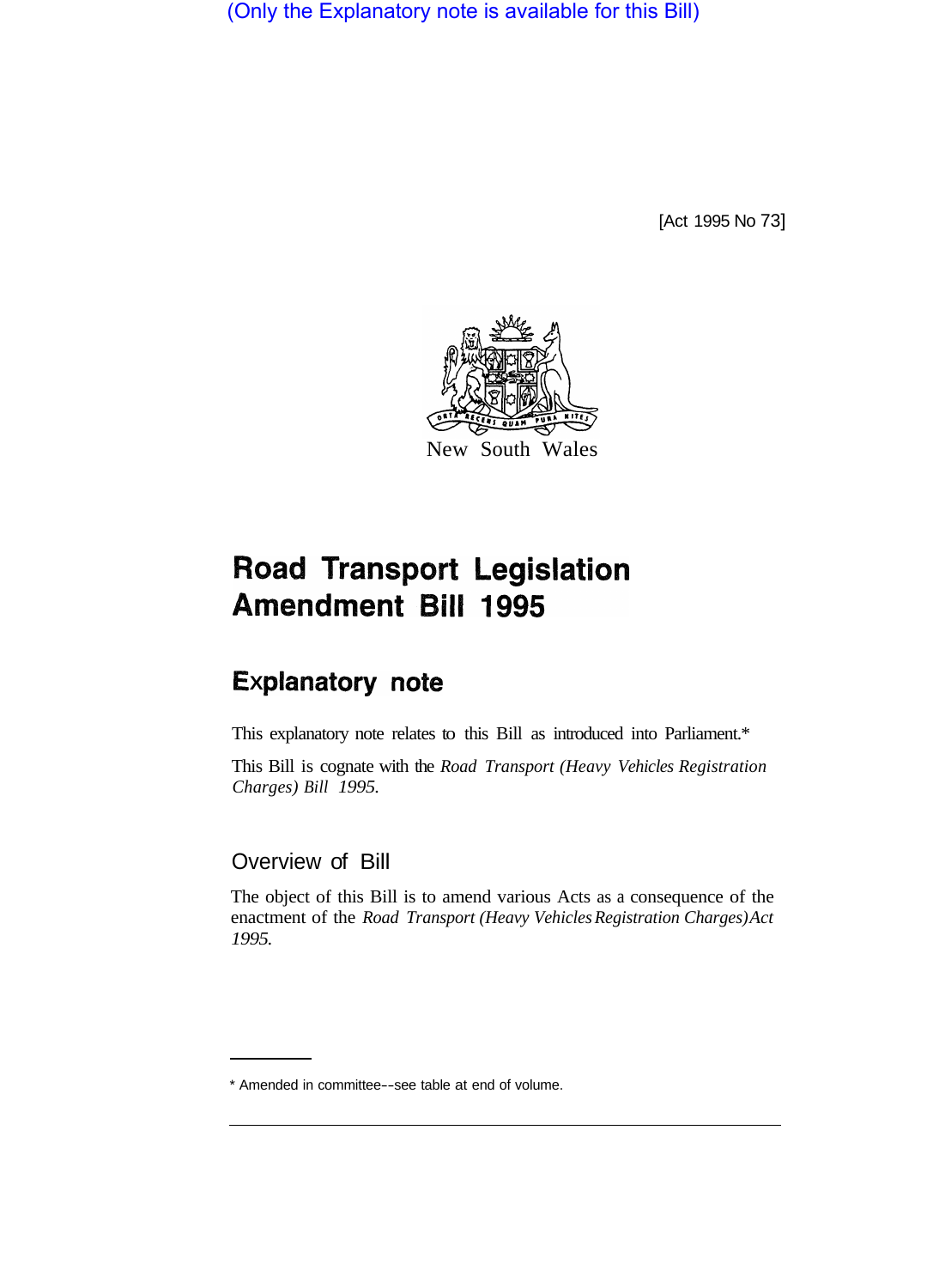Road Transport Legislation Amendment Bill 1995 [Act 1995 No 73]

Explanatory note

## Outline of provisions

**Clause 1** sets out the name (also called the short title) of the proposed Act.

**Clause 2** provides that the proposed Act will commence on a day or days to be proclaimed.

**Clause 3** is a formal provision that gives effect to Schedule **1** which amends the *Motor Vehicles Taxation Act 1988.* 

**Clause 4** is a formal provision that gives effect to Schedule 2 which amends the *Roads Act 1993.* 

**Clause 5** is a formal provision that gives effect to Schedule 3 which amends the *Traffic Act 1909.*

**Clause 6** is a formal provision that gives effect to Schedule 4 which amends the *Transport Administration Act 1988.* 

#### **Schedule 1 Amendment of Motor Vehicles Taxation Act 1988**

**Schedule 1 [1]** and **[2]** update the definition of *pensioner* for the purposes of pensioner exemptions.

**Schedule 1 [3]** inserts proposed section 3B which excludes from the operation of the Act vehicles in respect of which charges (including nil charges) are imposed or which are exempt from charges under the proposed *Road Transport (Heavy Vehicles Registration Charges) Act 1995.* It also contains a regulation making power to enable appropriate regulations to be made of a savings or transitional nature when that proposed Act expires.

**Schedule 1 [4], [7]** and **[11]**make it clear that the tax set out in clauses 3, 4 and 8 of Schedule 1 (the schedule of motor vehicle tax) does not apply to vehicles charged under the proposed *Road Transport (Heavy Vehicles Registration Charges) Act 1995.*

**Schedule l [5]** and **[6]** amend clause 3 of Schedule 1 as a consequence of the amendments made by Schedule I [8] and [12].

**Schedule 1 [8]** substitutes clause 5 (1) in Schedule 1 to replace the tax rate currently set for light special purpose vehicles with **a** rate for light self-propelled plant.

**Schedule 1 [9]** and **[10]** amend clause *5* of Schedule **1** as a consequence of the amendments made by Schedule 1 [8].

Explanatory note page 2